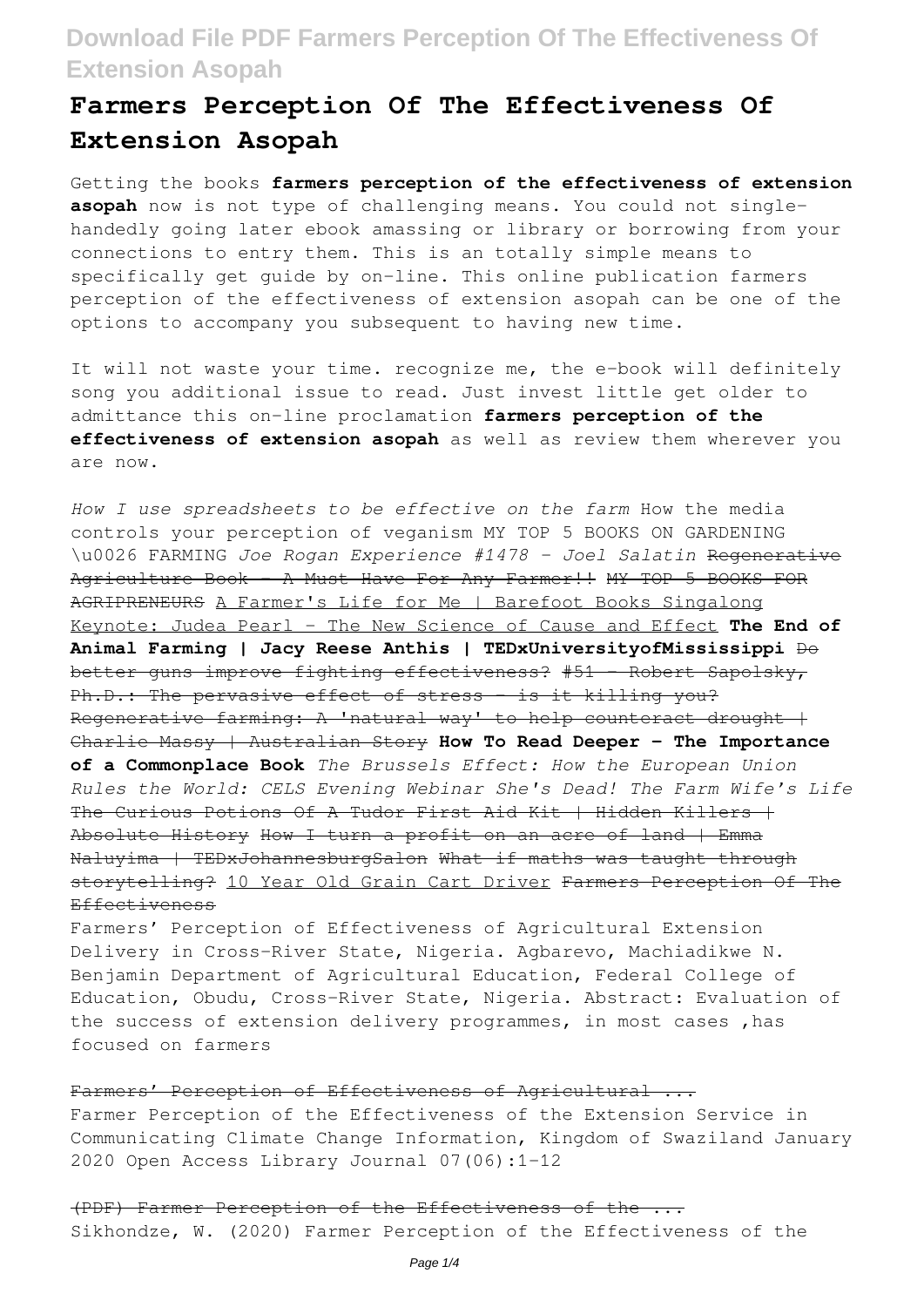Extension Service in Communicating Climate Change Information, Kingdom of Swaziland. Open Access Library Journal, 7, 1-12. doi: 10.4236/oalib.1106394.

#### Farmer Perception of the Effectiveness of the Extension ...

The main objective of sustainable land management practice is to integrate people's coexistence with nature over the long-term, so that the provisioning of supporting services of ecosystems. Hence, understanding farmer's perception on the effectiveness of sustainable land management is vital. Data were collected using a survey questionnaire, focus group discussions, key informant interviews, and field observations.

### Assessing Farmers' Perception towards the Effectiveness of ...

farmers-perception-of-the-effectiveness-of-extension-asopah 1/3 Downloaded from calendar.pridesource.com on November 14, 2020 by guest Read Online Farmers Perception Of The Effectiveness Of Extension Asopah This is likewise one of the factors by obtaining the soft documents of this farmers perception of the effectiveness of extension asopah by ...

### Farmers Perception Of The Effectiveness Of Extension ...

between farmers' perception and the effectiveness of sustainable land management practices. Therefore, exploring farmers' perception towards the effectiveness of sustainable land management practices is helpful because it would improve the quality of the environment so that farmlands will remain productive for a long period of time.

#### Assessing Farmers' Perception towards the Effectiveness of ...

A General Linear Regression was used to estimate perceived effectiveness of AEAs in knowledge transfer using a five point likert scale. Results show that age, household size, farm size, and AEAs contacts had significant influence on technological transfer to maize growers in the study area.

### Perception of farmers on effectiveness of agricultural ...

title = "Farmers' perceptions of the effectiveness of the Cocoa Disease and Pest Control Programme (CODEPEC) in Ghana and its effects on poverty reduction", abstract = "The study examined the contribution of the Cocoa Disease and Pest Control Programme (CODAPEC), which is a cocoa production-enhancing government policy, to reducing poverty and raising the living standards of cocoa farmers in Ghana.

#### Farmers' perceptions of the effectiveness of the Cocoa ...

farmers (53%) perceived the CODAPEC programme as being effective in controlling pests and diseases, whilst 56.6% felt that their yields and hence livelihoods had improved. In some cases

### Farmers' Perceptions of the Effectiveness of the Cocoa ...

Perception of effectiveness of having a farm quarantine facility and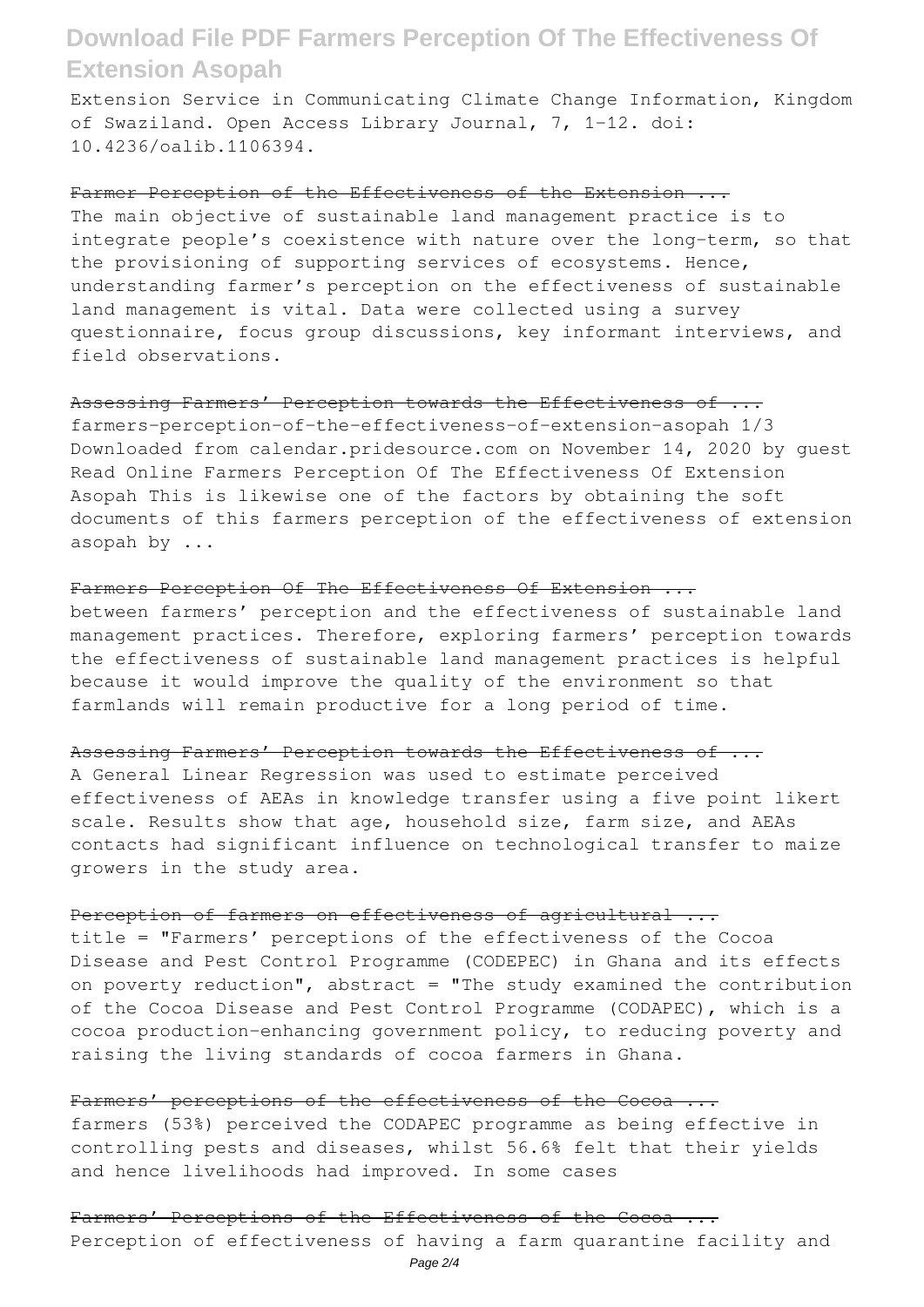practice by geographical region  $(P = 0.04)$ , respondent's education level  $(P = 0.01)$ , and implementation status on the farm  $(P < 0.01)$ . Marginal effects (±SEM) were obtained from heteroskedastic ordered multivariable regression models adjusted for confounders and clustering by geographical region.

#### Canadian dairy farmers' perception of the efficacy of ...

The effectiveness of the strategies used in managing wildlife crop depredation was evaluated by farmers in terms of the efficacy in the use of a single technique, or in combination depending on the major crop cultivated, the animals perceived to be causing damage and the frequency of wildlife encounter and perceived farm damage.

## Farmers' perceptions of the effectiveness of strategies ...

Among the nine indicators used to measure the effectiveness of policy implementation at the local level, the farmers in the study area perceived access to roads as highly effective; water use efficiency projects, market demand, human mobility for jobs, and government funds as moderately effective; drought knowledge, community participation in planning, and governance structures as least effective; and the role of leadership as not effective.

#### Farmers' perception of effective drought policy ...

The study assessed the perception of farmers on extension agents' effectiveness and introduction of agricultural extension reforms in Delta State, Nigeria. One hundred and twenty eight randomly selected farmers from a list of 527 farmers were surveyed using interview schedule for data collection. The findings of the study show that a majority (71.1%) of the respondents are female and belong ...

#### FARMERS' PERCEPTION OF THE EXTENSION AGENTS' EFFECTIVENESS ...

Just over half of the farmers (53%) perceived the CODAPEC programme as being effective in controlling pests and diseases, whilst 56.6% felt that their yields and hence livelihoods had improved. In some cases pesticides or fungicides were applied later in the season than recommended and this had a detrimental effect on yields.

#### Farmers' perceptions of the effectiveness of the Cocoa ...

Corpus ID: 53463696. Farmers' Perception of Effectiveness of Agricultural Extension Delivery in Cross-River State, Nigeria. @inproceedings{Benjamin2013FarmersPO, title={Farmers' Perception of Effectiveness of Agricultural Extension Delivery in Cross-River State, Nigeria.}, author={M. Benjamin}, year={2013} }

[PDF] Farmers' Perception of Effectiveness of Agricultural ... 169. A 4 and 3 point Likert-type s cale method and mean score were used to determine fa rmers'. perception of effectiveness of extension methods and impact of extension activities on their ...